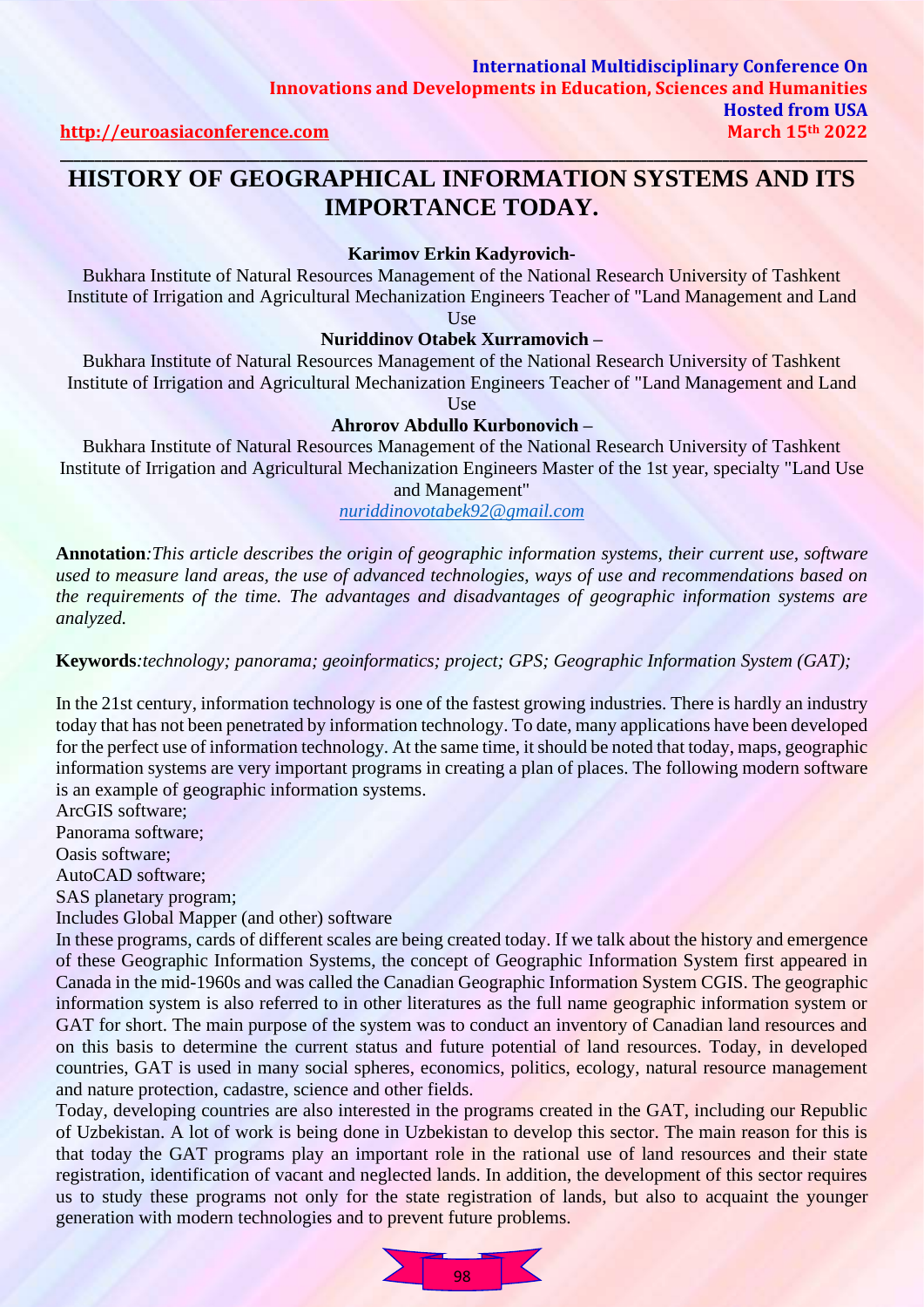### **International Multidisciplinary Conference On Innovations and Developments in Education, Sciences and Humanities Hosted from USA [http://euroasiaconference.com](http://euroasiaconference.com/) March 15th 2022**

# **\_\_\_\_\_\_\_\_\_\_\_\_\_\_\_\_\_\_\_\_\_\_\_\_\_\_\_\_\_\_\_\_\_\_\_\_\_\_\_\_\_\_\_\_\_\_\_\_\_\_\_\_\_\_\_\_\_\_\_\_\_\_\_\_\_\_\_\_\_\_\_\_\_\_\_\_\_\_\_\_\_\_\_\_\_\_\_\_\_\_\_\_\_\_\_\_\_\_\_\_\_\_\_\_\_\_\_\_\_\_\_\_\_\_\_\_\_**

If we talk about the history of GAT development in Uzbekistan. In 1991-92, the fund of the Uzdavgeological Committee in Uzbekistan created a geoinformation system, which includes the creation of a cartographic database of the Central Kyzylkum at a scale of 1: 50,000. In 1996-99, in cooperation with the expedition "GGP-Kiziltepageologiya" digital maps were created for the city of Tashkent at a scale of 1: 25000, for the Fergana Valley at a scale of 1: 200,000 and for Uzbekistan at a scale of 1: 1000000 for the Geo-Ecological GAT project. In 1997-98, digital maps of Uzbekistan at a scale of 1: 1000000 and Tashkent at a scale of 1: 25000 were created. To date, 1: 2000 digital maps of Tashkent have been completed by MAGK. The project "Creation of a geographic information system in the Republic of Uzbekistan" between the IAEA and the Agency of the Republic of Korea KOICA was launched in August 2006. In this project, it is agreed to create a GAT system and database for the city of Tashkent and Tashkent region. Of course, building a geoinformation system requires a lot of money and effort.

If we talk about the importance and role of today's GAT programs, many types of these programs have been created to date, but they differ from each other in the principle of their operation, cost, field of application, work with external sources. The most universal of these programs is the Arc GIS program. This program belongs to the Esri family. The Esri family is divided into:

Arc View;

Arc Edit;

Arc Map;

The advantage of the program is that it is not difficult to work with, but the program allows you to make drawings with a single command when making a card or similar drawings, change the file format and direct access to data using the Internet. In addition, new generations of this program are being created to date. However, such programs produced by Esri are also distinguished by the fact that Arc GIS programs are very expensive. This is one of his shortcomings.

Speaking about the advantages and disadvantages of today's GAT programs:

Advantages:

Allows frequent updating of electronic data of location plan maps;

Unlimited copying of the created plan cards allows to make changes, change the scale and also change the formats;

Allows you to create electronic versions in programs by scanning them using maps drawn on old paper; Allows direct data exchange using satellites;

Using geographic coordinates can allow you to combine multiple maps and cite many of its advantages. Disadvantages:

The value of the software used in geographic information systems;

It takes a lot of time to learn programs like this;

Geographic coordinates take a long time to process on a map when an error is made;

Because the cards are not in the same format in all programs, the drawings or characters may not be completely converted to another format when the format is changed;

Costs can be very expensive when filming by aero and satellites;

Conditional characters are different and have similar shortcomings.

It should be noted that through the further development of geographic information systems, we will be able to know the changes in the senses at one point, ie geodetic or geographical changes. In Uzbekistan, which is developing day by day, the development of such areas will be one of our future achievements. The use of GATs in the monitoring of agriculture or similar lands also allows for high efficiency.

#### **References**

1. Karimov, E., Akhrorov, A., & Sh, T. (2022). Natural Geographical Zoning of Agricultural Land. *EUROPEAN JOURNAL OF BUSINESS STARTUPS AND OPEN SOCIETY*, *2*(2), 100-103.

 $99 -$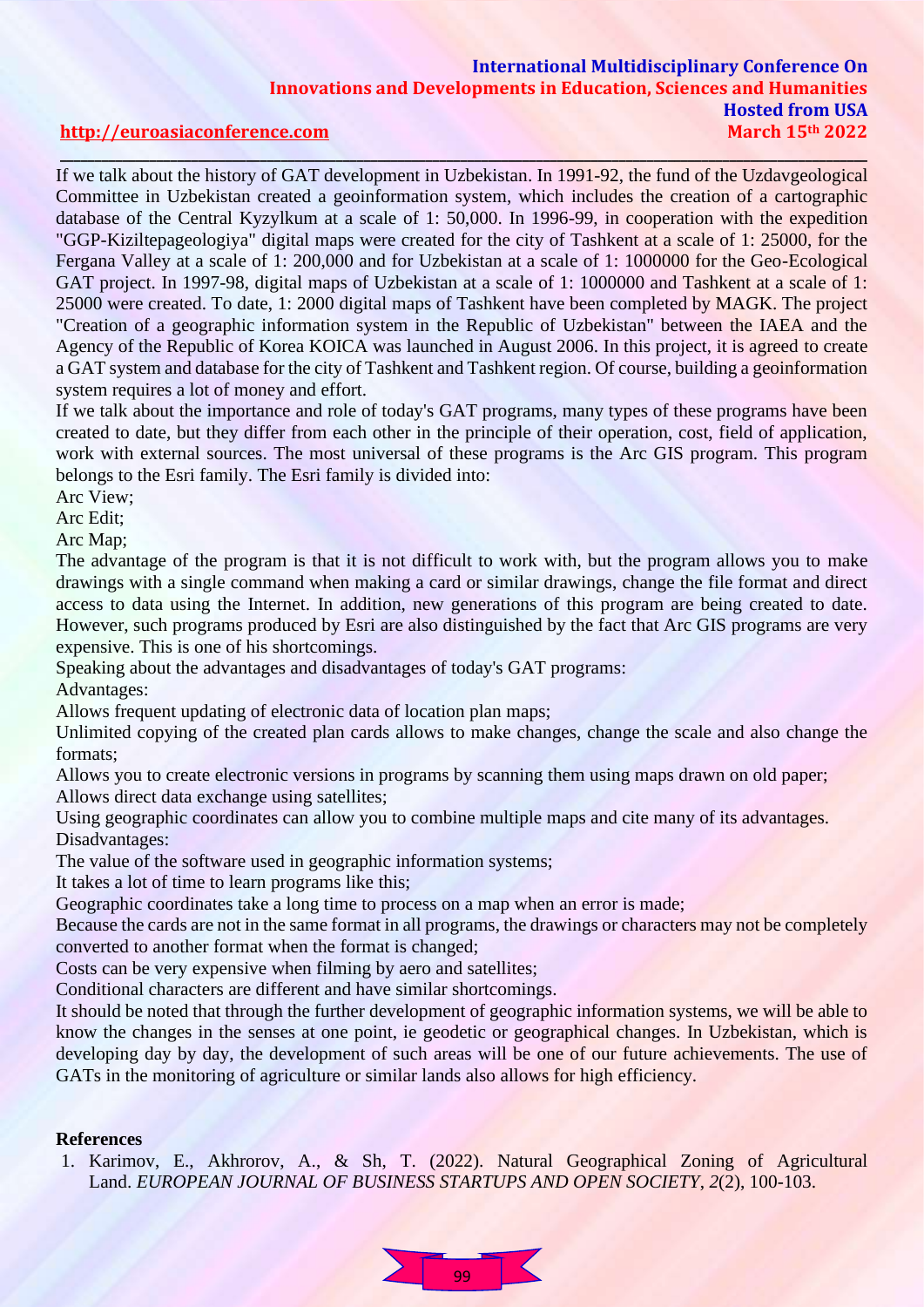### **International Multidisciplinary Conference On Innovations and Developments in Education, Sciences and Humanities Hosted from USA [http://euroasiaconference.com](http://euroasiaconference.com/) March 15th 2022 \_\_\_\_\_\_\_\_\_\_\_\_\_\_\_\_\_\_\_\_\_\_\_\_\_\_\_\_\_\_\_\_\_\_\_\_\_\_\_\_\_\_\_\_\_\_\_\_\_\_\_\_\_\_\_\_\_\_\_\_\_\_\_\_\_\_\_\_\_\_\_\_\_\_\_\_\_\_\_\_\_\_\_\_\_\_\_\_\_\_\_\_\_\_\_\_\_\_\_\_\_\_\_\_\_\_\_\_\_\_\_\_\_\_\_\_\_**

- 2. Kodirivich, K. E. (2020). The condition and efficient use of agricultural land. Агропроцессинг, (SPECIAL).
- 3. Karimov E. K., Bobozhonov S. U., Mukhammadov K. M. Influence of the properties of irrigated soils on the productivity of the vobkent district EK Karimov //" Online-conferences" platform. – 2021. – С. 59- 61.
- 4. Karimov, E. K., Asadov, T. A., Kodirov, M. I., & Soliev, A. A. (2017). Evaluation, preservation and improvement of soil fertility, organization of rational land utilization. In European Conference on Innovations in Technical and Natural Sciences (pp. 55-60).
- 5. Каримов, Э.К. (2021). Изменение свойств пустынно-песчаных почв Вабкентского района под влиянием орошения. *Актуальные проблемы современной науки* (pp. 101-103).
- 6. Karimov, E. Q. (2020). IMPROVEMENT OF SOIL QUALITY ASSESSMENT WITH OF INFORMATION TECHNOLOGIES. In *Эффективность применения инновационных технологий и техники в сельском и водном хозяйстве* (pp. 321-324).
- 7. Каримов, Э. К., Ахмадов, С. О. (2021). Изменение генезиса пустынно-песчаных почв при освоении. Поколение будущего: Взгляд молодых ученых-2021 (pp. 279-282)
- 8. Karimov, E. K., Bobozhonov, S. U., Mukhammadov, K. M., & Akhtamov, S. (2021, June). POSITION AND EFFECTIVE USE OF LAND FOR AGRICULTURE OF THE REPUBLIC OF UZBEKISTAN. In *E-Conference Globe* (pp. 50-53).
- 9. Karimov E, Ahrorov A, & Tolibov Sh. (2022). FUNDAMENTALS OF EFFICIENT USE OF LAND AND WATER RESOURCES. *Euro-Asia Conferences*, 39–41.
- 10. Karimov, E., Abdualiyeva, Sh. (2021, April). THE IMPORTANCE OF THE ECOLOGICAL SITUATION IN THE USE OF LAND RESOURCES. In *E-Conference Globe* (pp. 35-37).
- 11. Xurramovich, N. O. (2021). Modern Improved Geodesical, Geoformatical and Cartographic Methods in Creation of the Atlas of Cultural Heritage Monuments in Bukhara Region. *Барқарорлик ва Етакчи Тадқиқотлар онлайн илмий журнали*, *1*(1), 43-47.
- 12. Xurramovich, N. O. (2021). Reconstruction of Damaged Land in Farmers and Agricultural Farms. *Барқарорлик ва Етакчи Тадқиқотлар онлайн илмий журнали*, *1*(1), 48-53.
- 13. Imomov, S., Nuriddinov, K., & Nuriddinov, O. (2021). Thermal regime for convective drying products. In *E3S Web of Conferences* (Vol. 264, p. 04055). EDP Sciences.
- 14. Нуриддинов, Х., Кучкоров, Ж. Ж., & Нуриддинов, О. Х. (2019). Тепловой баланс комбинированной гелиосушилки. *Школа Науки*, (4), 3-4
- 15. Shuxrat, A., & Erkin, K. (2020). WAYS TO INCREASE THE EFFECTIVE USE OF LANDS OF PERSONALITIES AND DEKHAN ECONOMIES IN THE BUKHARA REGION. Агропроцессинг,  $2(2)$ .
- 16. Shuhrat, A., Behzod, A., Mironshoh, M., & Azizbek, A. (2021, July). FURTHER DEVELOPMENT OF THE LEMON INDUSTRY IN UZBEKISTAN AND FURTHER IMPROVEMENT OF THE INTRODUCTION OF INNOVATIVE TECHNOLOGIES IN THIS AREA. In *E-Conference Globe* (pp. 261-263).
- 17. Adizov, S. B., Obidovich, A. B., & Maxmudov, M. M. (2021). Rights and Responsibilities of the Spouses. Academic Journal of Digital Economics and Stability, 7, 14-17.
- 18. Khamidov, F. R., Adizov, S. B., Karimov, E. Q., & Maxmudov, M. M. (2021). The Role of Peasant Farms and Homestead Lands in The Development of Agriculture. Pindus Journal of Culture, Literature, and ELT, 3, 5-8.
- 19. Pirimov J J, Khudoyberdiyev F S, Muhamadov K M, Axtamov S F 2021 Modern Geographic Information Systems in Land Resource Management Academic Journal of Digital Economics and Stability 8 66-69
- 20. SB Adizov, AB Obidovich, MM Maxmudov. (2021). The Tragedy of the Aral Sea-The Problem of the Century. Academic Journal of Digital Economics and Stability, 7, 10-13.